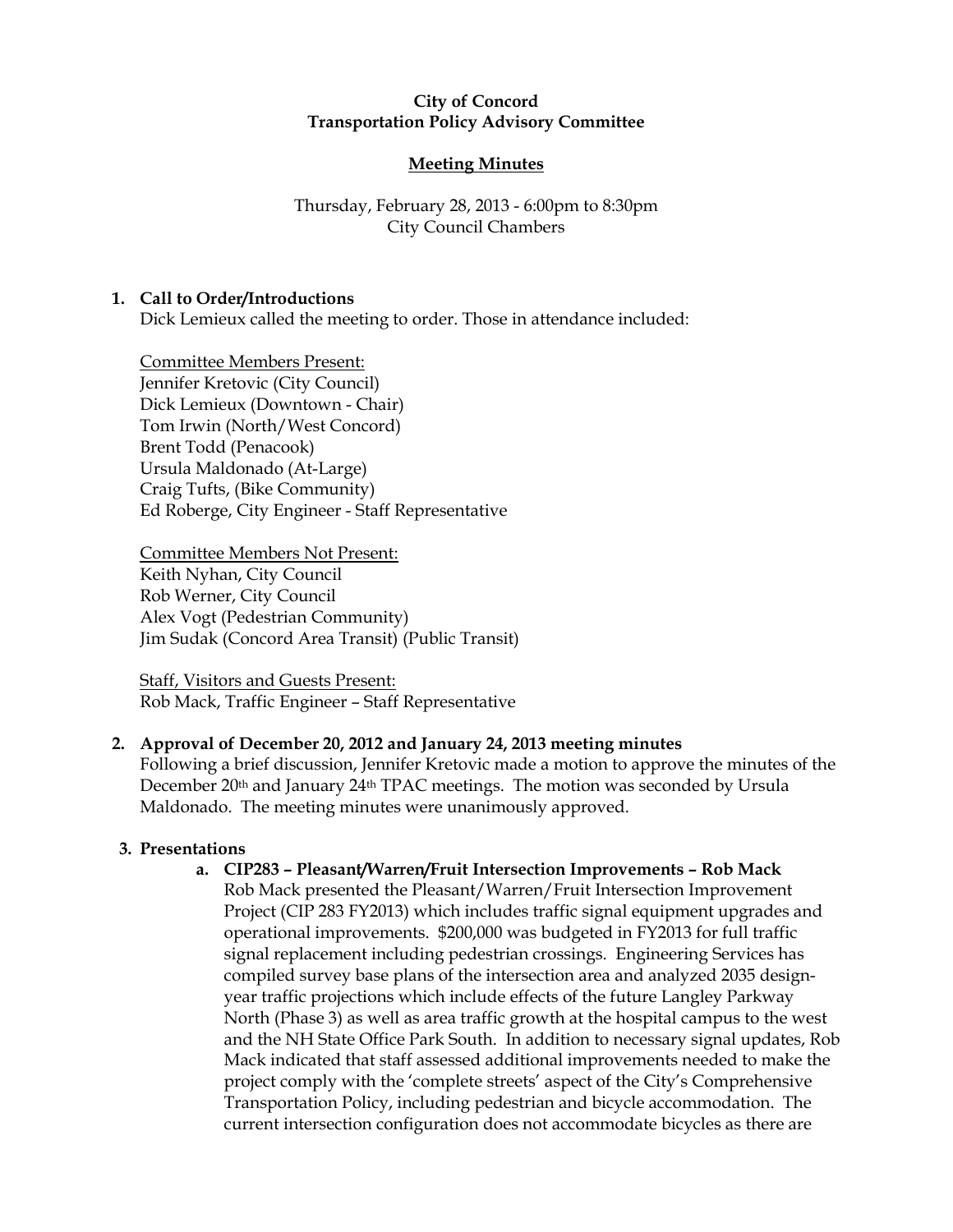narrow multiple-lane approaches without shoulders. Sidewalks on the intersection corners also require upgrading for pedestrians.

Rob Mack indicated that upgraded traffic signalization would generally provide new equipment, but existing lane use and signal operation would continue and additional intersection capacity cannot be achieved without substantial widening for additional approach lanes. The existing diagonal crosswalk would be retained as it is the primary crossing for walkers between the high school and the Memorial Field area. Rob Mack suggested that additional improvements to provide a complete-street improvement would include revised approach-lane markings along all intersection approaches with slightly-narrowed travel lanes and provision of five-foot shoulders for bicycles; and reconstructed sidewalks, curb and ramps on intersection corners. All lane-marking changes can be accommodated on the existing paved width except the high school side of Warren Street which would need to be widened about five feet between N. Fruit Street and the turn-around driveway at the school main entrance. This widening would require some right-of-way from the school district and relocation of several significant utility poles. The overall project, with complete-street compliance, would cost more than the current budget for the signalization upgrade.

Rob Mack noted that another complete-street option includes removal of the traffic signal control and reconstruction of the intersection into a single-lane roundabout. The roundabout option would outperform the signalized option in terms of reducing vehicle and pedestrian delays and queues as well as allowing for additional future traffic growth. Some right-of-way would be needed from both the school district and the State's office park, although all road widening would be limited to the intersection proper; additional lane widening along Warren Street to the east is not necessary. It appears that adequate space can be made available to develop an appropriately-designed roundabout able to accommodate all travel users including large trucks. This option also costs in excess of the currently-budgeted amount for CIP283.

Rob Mack stated that each of the above complete-street improvements can address long-range needs of the corridor, particularly after completion of the Langley Parkway north extension. The new corridor will act to remove a substantial volume of traffic from the Pleasant-to-Warren travel direction, redefining the future needs of the intersection. In that regard, staff suggests reconsideration of the current FY2013 project to avoid construction of substantial signal equipment improvements when the long-range needs of the intersection suggest potentially revised intersection geometry. An option is to install minimal signal hardware improvements now for the short-term viability of existing signal operation, and defer a more comprehensive complete-street improvement for several years, preferably following the Langley Parkway project (currently scheduled for completion in FY2018. Minimal short-term signal improvements include replacement of the controller cabinet and signal control equipment.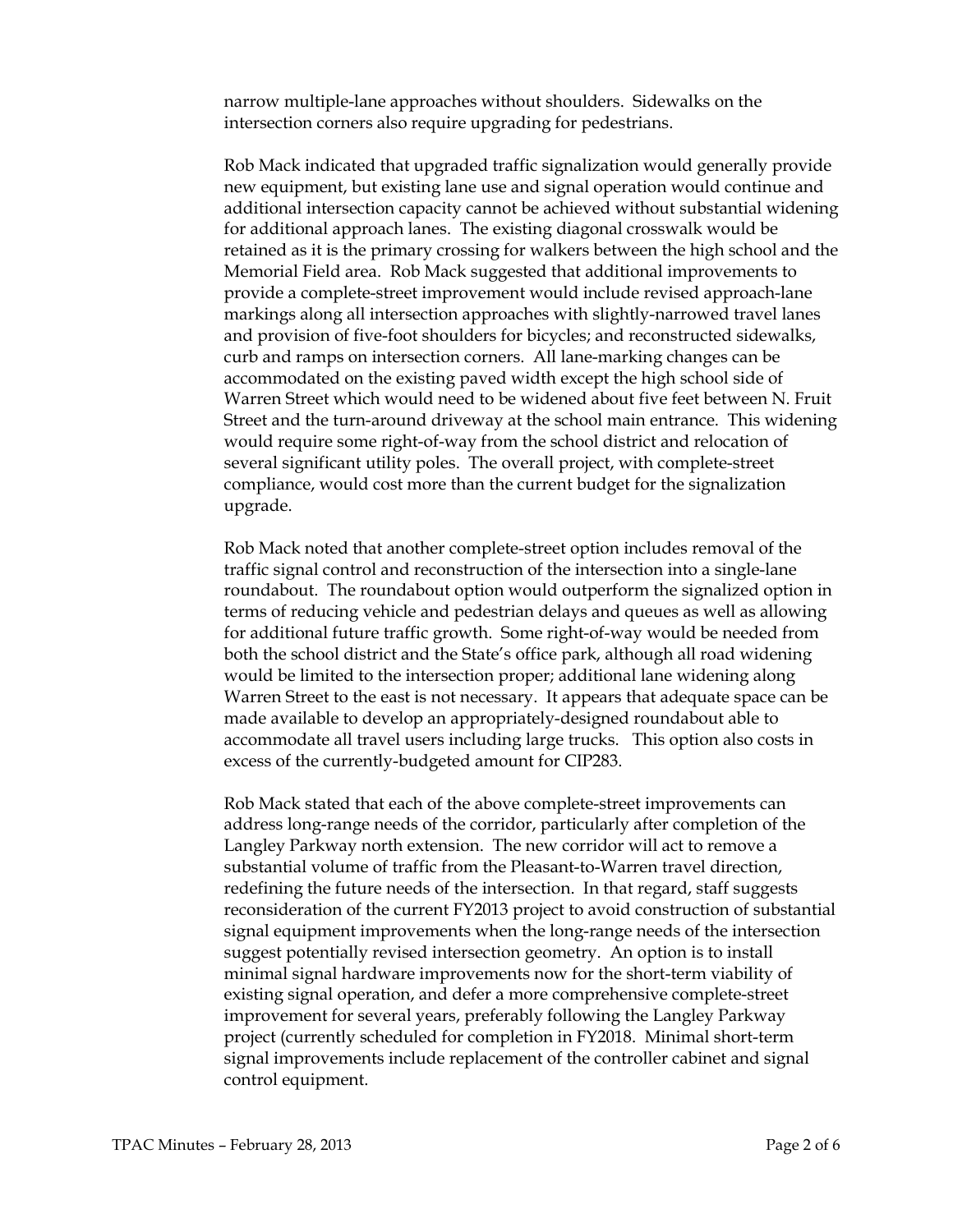Rob Mack indicated this can be reinstalled on the existing cabinet foundation, and could be reused/relocated later at this intersection or relocated to another signalized intersection in need of a control cabinet replacement. Other minor improvements could include upgrading several signal displays to conform to current standards and installing some temporary wiring runs to bypass several underground cables that cannot be serviced due to conduit failure.

After a brief discussion TPAC concurred with the need and appropriateness of the larger complete-street improvement and preferred deferring the signal improvement project to follow the completion of the Langley Parkway North project. The current CIP 283 signal project would provide minimal signal equipment improvements needed to maintain current signal operation over the coming several years, with objective that much of the new equipment installed could be relocated at a later date or reused at another city intersection. TPAC concurred that the roundabout alternative is preferred and should be further pursued when the Pleasant Street corridor improvements are considered.

### 4. Public Comment

There were no members of the public in attendance.

### 5. Consent Reports

a. Approval of Subcommittee Minutes (Pedestrian, Bicycle, Public Transit, and Traffic Operations)

The minutes of the January 15<sup>th</sup> Traffic Operations Committee (TOC) meeting were unanimously approved.

# 6. TPAC Referrals from City Council, Staff and Chair

a. Referral from City Council to consider establishing a No Parking, Standing, Stopping zone along Conant Drive between South Street and Rundlett Street to mitigate adverse effects of parking for traffic related to school dropoffs/pick-ups at the Abbott-Downing Elementary School. (Council: 10/9/12, 12/20/12, 1/24/13).

Rob Mack reported that this referral from Councilor Nyhan had been previously reviewed by the TOC and TPAC and that the matter continues to be monitored by staff and the school district. A meeting was recently coordinated by staff and the school district where vehicle drop-off/pick-up, bus stop locations, and crosswalk locations were reviewed.

Rob Mack noted that the TOC met in February and discussed this matter and agreed to refer the matter to the Parking Committee. At its February meeting, the Parking Committee agreed to recommend the extension of the no parking limits along South Street and tabled action on parking restrictions on Conant Drive until a neighborhood meeting could be convened. Staff will provide an update of actions at the March TPAC meeting.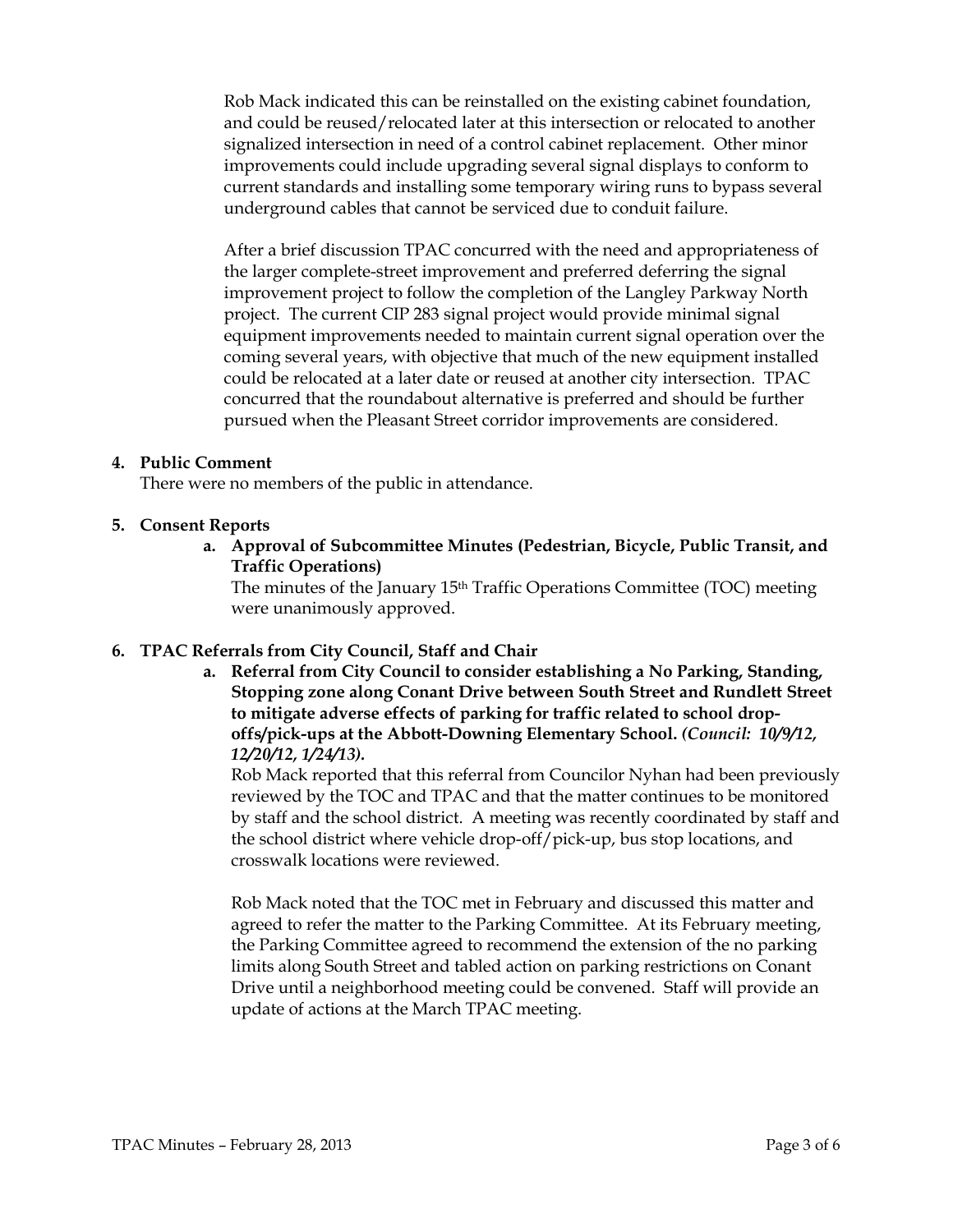b. Referral from City Council to consider removal and installation of STOP signs at Heather Lane intersections, including: installation of a STOP sign on the New Meadow Road eastbound approach to Heather Lane; installation of a STOP sign on the Gabby Lane eastbound approach to Heather Lane; and removal of the STOP sign on the Heather Lane northbound approach to Gabby Lane. (Council: 10/9/12, 12/20/12, 1/24/13). Rob Mack reported that staff will be coordinating a neighborhood meeting to be held at a future TPAC meeting – perhaps the March meeting. A draft invitation letter will be developed for TPAC review and the meeting will be noticed. Brent Todd suggested that TPAC members should take an opportunity to view the neighborhood and asked if the committee members wanted to schedule a time to visit. After brief discussion, the committee agreed to not schedule a formal visit but instead suggested that committee members visit the neighborhood to be familiar with the condition.

Staff will finalize an invitation letter and schedule the neighborhood meeting during an upcoming TPAC meeting.

### 7. Status report on subcommittees

a. Pedestrian Committee, Alex Vogt

Given that Alex Vogt was not in attendance, there was no report given.

b. Bike Committee, Craig Tufts

Craig Tufts reported that the Bike Committee did not meet and February. No report was given.

#### c. Public Transit Committee, Jennifer Kretovic

Jennifer Kretovic reported that the Public Transit Committee met in February and without a quorum, did not act on any regular business. Jennifer Kretovic did report that route changes took effect on February 11th and that the Crosstown route is still underutilized. Jennifer Kretovic also reported that the committee reviewed a concern regarding a driver napping at a traffic signal on Main Street.

It was indicated that the State is likely changing the funding program for public transportation given pending Federal funding changes. The committee and CAT will monitor this closely. Annual budget proposals are not due until March 23<sup>rd</sup>. The committee is also looking at potential route changes if funding is drastically cut.

### d. Traffic Operations Committee, Rob Mack

Rob Mack reported that the Traffic Operations Committee met in February and discussed the Pleasant/Warren/Fruit intersection project (as noted above in presentations) and the Conant School Parking issue.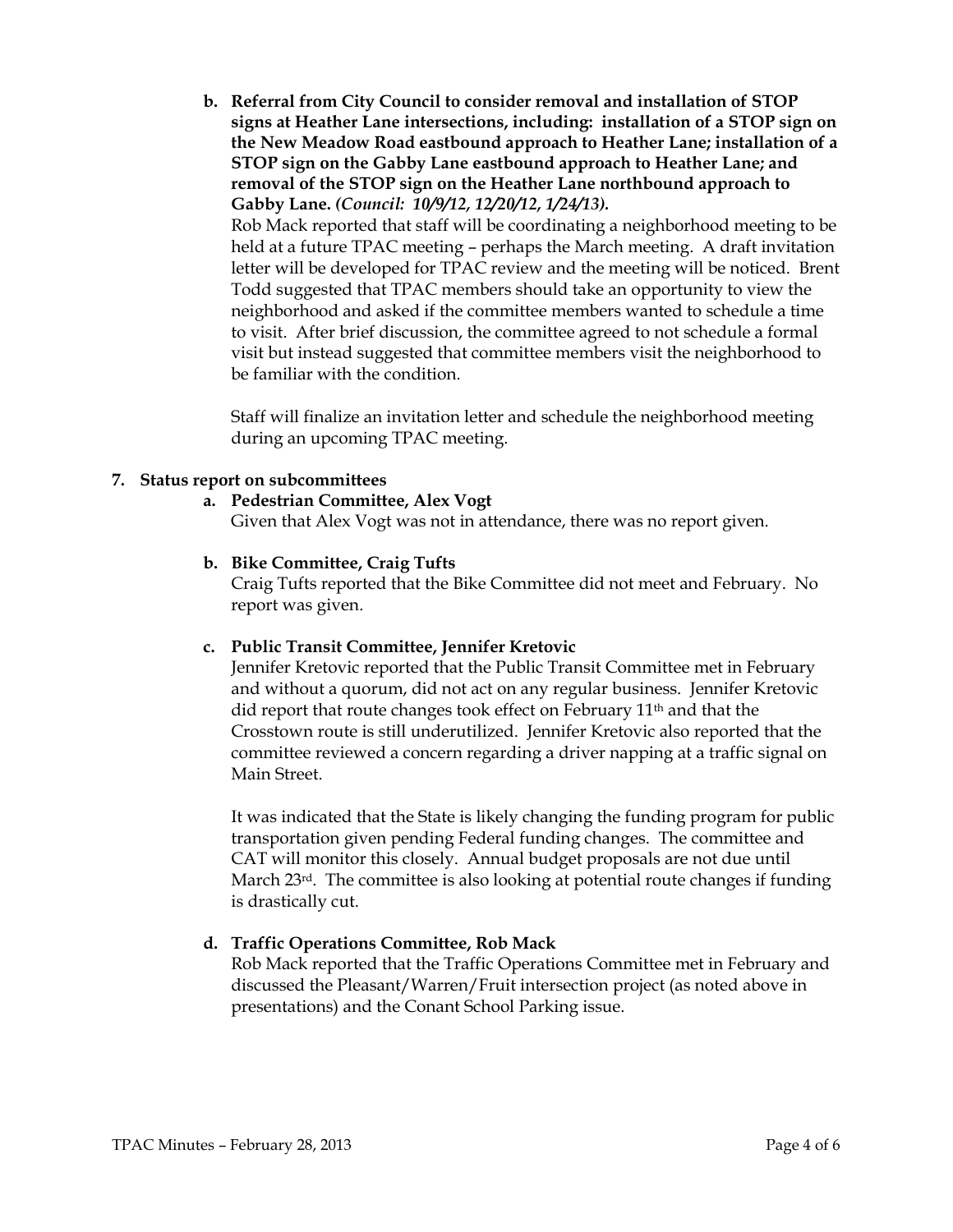### 8. Staff Updates

a. Downtown Complete Streets Improvement Project – TIGER 2012 (CIP460) Ed Roberge provided a brief update on the Main Street project. At a public hearing on February 11th, City Council accepted a staff and project design team

report outlining the Main Street layout and the closure of Phenix Avenue to vehicular traffic. The action was not specific on streetscape details and project amenities but did endorse the two-lane section and intersection improvements. Council also confirmed that a roundabout will not be considered at the intersection of Main Street and Pleasant Street.

TPAC requested details of the snow melt system and although the status of the Concord Steam project is not known at this time, staff has been reassured that the project will be approved and that construction is expected to begin in 2013. Ed Roberge indicated that the new steam plant would be required in order to construct a sustainable snow melt system otherwise any other energy driven system would not likely be reasonable in terms of capital and operating cost.

# b. Sewalls Falls Bridge Replacement Project (CIP22)

Ed Roberge reported that at its meeting on February 12<sup>th</sup>, City Council accepted the staff report recommending that the bridge replacement option be selected and authorized staff to complete the necessary permitting to complete the cultural and environmental permitting process. Final environmental documentation is underway and planning study approval is expected by NHDOT in early spring 2013. It is expected that final design will be underway by May 2013.

# 9. Old Business

There was no old business to consider.

### 10. New business

# a. Review of Membership Terms with April 2013 Expiration

i. Lemieux, Todd, Irwin, Maldonado, and Sudak

Ed Roberge indicated that the terms of Dick Lemieux, Brent Todd, Tom Irwin, Ursula Maldonado, and Jim Sudak are all due to expire on April 30th. In that, Dick Lemieux asked if each member was still interested in serving on TPAC. All with the exception of Jim Sudak responded in the affirmative. Ed Roberge thanked and expressed appreciation to those that serve and indicated their continued interest to serve will be forwarded to the City Clerk for Council action. Ed Roberge also indicated that he will contact Jim Sudak to see if he is still interested in serving.

# b. Complete Streets Policy

Tom Irwin indicated that in recent discussions, a policy on the design of intersections to include roundabout analysis should be considered. Tom Irwin noted that a number of municipalities that have complete streets policies also have policy on considering roundabouts for intersections.